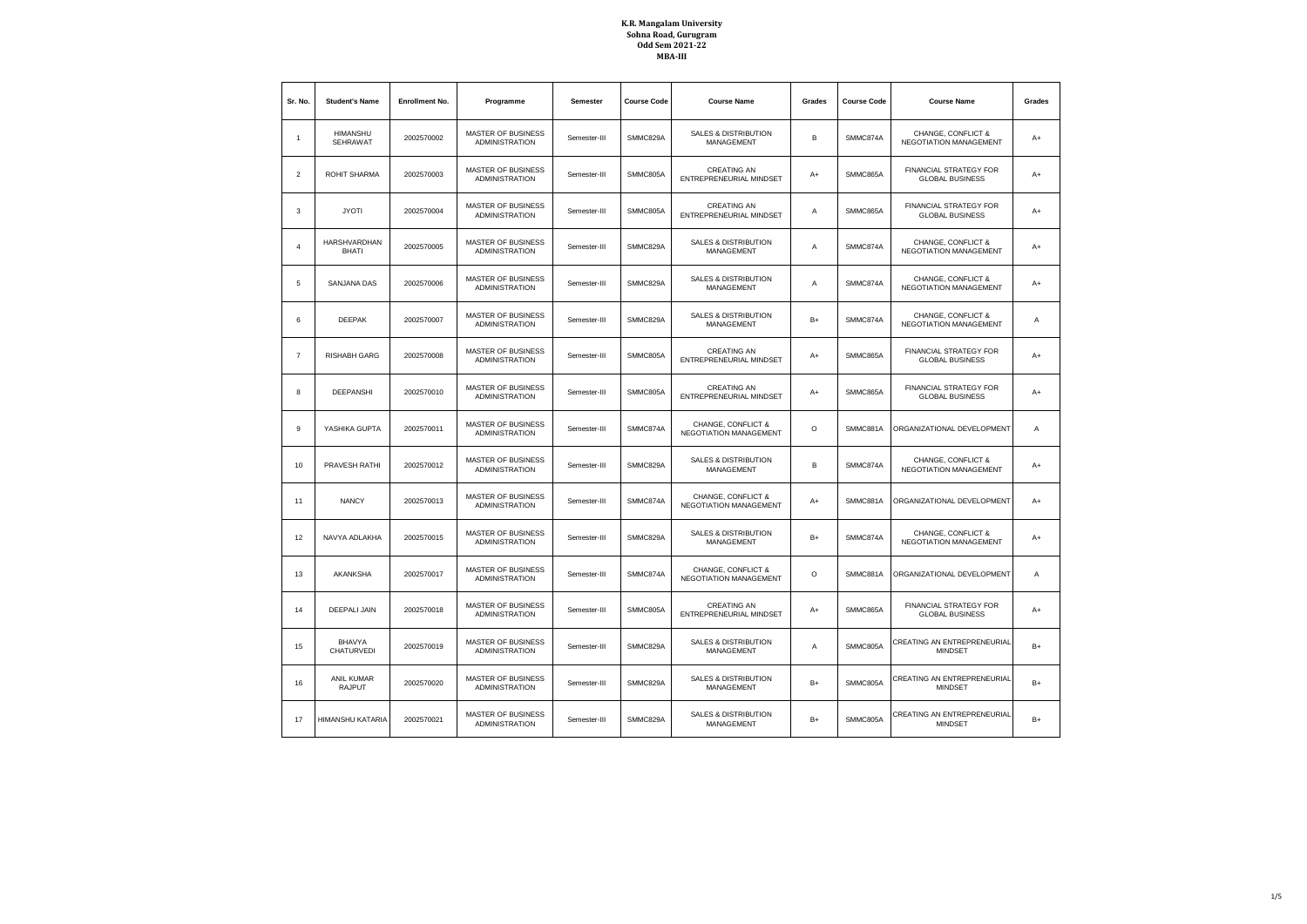| Sr. No.        | <b>Student's Name</b>              | <b>Enrollment No.</b> | Programme                                          | Semester     | <b>Course Code</b> | <b>Course Name</b><br>Grades                                      |               | <b>Course Code</b>                   | <b>Course Name</b>                            | Grades |
|----------------|------------------------------------|-----------------------|----------------------------------------------------|--------------|--------------------|-------------------------------------------------------------------|---------------|--------------------------------------|-----------------------------------------------|--------|
| -1             | <b>HIMANSHU</b><br><b>SEHRAWAT</b> | 2002570002            | <b>MASTER OF BUSINESS</b><br><b>ADMINISTRATION</b> | Semester-III | SMMC881A           | ORGANIZATIONAL DEVELOPMENT                                        | Α<br>SMMC805A |                                      | CREATING AN ENTREPRENEURIAL<br><b>MINDSET</b> | A      |
| $\overline{2}$ | ROHIT SHARMA                       | 2002570003            | <b>MASTER OF BUSINESS</b><br><b>ADMINISTRATION</b> | Semester-III | SMMC803A           | ETHICAL DILEMMA AND<br>PROFITABILITY                              | $A+$          | SMCS325A                             | <b>Digital Marketing</b>                      | Α      |
| 3              | <b>JYOTI</b>                       | 2002570004            | <b>MASTER OF BUSINESS</b><br><b>ADMINISTRATION</b> | Semester-III | SMMC803A           | ETHICAL DILEMMA AND<br><b>PROFITABILITY</b>                       | $B+$          | SMCS325A                             | <b>Digital Marketing</b>                      | A      |
| $\overline{4}$ | HARSHVARDHAN<br><b>BHATI</b>       | 2002570005            | <b>MASTER OF BUSINESS</b><br><b>ADMINISTRATION</b> | Semester-III | SMMC881A           | ORGANIZATIONAL DEVELOPMENT                                        | Α             | SMMC805A                             | CREATING AN ENTREPRENEURIAL<br><b>MINDSET</b> | $A+$   |
| 5              | SANJANA DAS                        | 2002570006            | <b>MASTER OF BUSINESS</b><br><b>ADMINISTRATION</b> | Semester-III | SMMC881A           | ORGANIZATIONAL DEVELOPMENT                                        | Α             | SMMC805A                             | CREATING AN ENTREPRENEURIAL<br><b>MINDSET</b> | $A+$   |
| 6              | <b>DEEPAK</b>                      | 2002570007            | <b>MASTER OF BUSINESS</b><br><b>ADMINISTRATION</b> | Semester-III | SMMC881A           | ORGANIZATIONAL DEVELOPMENT                                        | Α             | SMMC805A                             | CREATING AN ENTREPRENEURIAL<br><b>MINDSET</b> | $B+$   |
| $\overline{7}$ | <b>RISHABH GARG</b>                | 2002570008            | <b>MASTER OF BUSINESS</b><br><b>ADMINISTRATION</b> | Semester-III | SMMC803A           | ETHICAL DILEMMA AND<br><b>PROFITABILITY</b>                       | Α             | SMCS325A                             | Digital Marketing                             | A      |
| 8              | DEEPANSHI                          | 2002570010            | MASTER OF BUSINESS<br><b>ADMINISTRATION</b>        | Semester-III | SMMC803A           | ETHICAL DILEMMA AND<br>PROFITABILITY                              | A             | SMCS325A                             | Digital Marketing                             | Α      |
| $\overline{9}$ | YASHIKA GUPTA                      | 2002570011            | <b>MASTER OF BUSINESS</b><br><b>ADMINISTRATION</b> | Semester-III | SMMC805A           | CREATING AN ENTREPRENEURIAL<br><b>MINDSET</b>                     | A             | SMMC803A                             | ETHICAL DILEMMA AND<br><b>PROFITABILITY</b>   | A      |
| 10             | PRAVESH RATHI                      | 2002570012            | <b>MASTER OF BUSINESS</b><br><b>ADMINISTRATION</b> | Semester-III | SMMC881A           | ORGANIZATIONAL DEVELOPMENT                                        | $B+$          | SMMC805A                             | CREATING AN ENTREPRENEURIAL<br><b>MINDSET</b> | $B+$   |
| 11             | <b>NANCY</b>                       | 2002570013            | <b>MASTER OF BUSINESS</b><br><b>ADMINISTRATION</b> | Semester-III | SMMC805A           | CREATING AN ENTREPRENEURIAL<br><b>MINDSET</b>                     | A             | SMMC803A                             | ETHICAL DILEMMA AND<br><b>PROFITABILITY</b>   | $A+$   |
| 12             | NAVYA ADLAKHA                      | 2002570015            | MASTER OF BUSINESS<br><b>ADMINISTRATION</b>        | Semester-III | SMMC881A           | ORGANIZATIONAL DEVELOPMENT                                        | F             | SMMC805A                             | CREATING AN ENTREPRENEURIAL<br><b>MINDSET</b> | $B+$   |
| 13             | AKANKSHA                           | 2002570017            | <b>MASTER OF BUSINESS</b><br><b>ADMINISTRATION</b> | Semester-III | SMMC805A           | CREATING AN ENTREPRENEURIAL<br><b>MINDSET</b>                     | A             | SMMC803A                             | ETHICAL DILEMMA AND<br><b>PROFITABILITY</b>   | A      |
| 14             | <b>DEEPALI JAIN</b>                | 2002570018            | <b>MASTER OF BUSINESS</b><br><b>ADMINISTRATION</b> | Semester-III | SMMC803A           | ETHICAL DILEMMA AND<br>$A+$<br>PROFITABILITY                      |               | SMCS325A                             | Digital Marketing                             | Α      |
| 15             | <b>BHAVYA</b><br>CHATURVEDI        | 2002570019            | MASTER OF BUSINESS<br><b>ADMINISTRATION</b>        | Semester-III | SMMC827A           | CONSUMER BEHAVIOUR -<br>EXPECTING THE UNEXPECTED                  | $A+$          | SMMC803A                             | ETHICAL DILEMMA AND<br>PROFITABILITY          | $B+$   |
| 16             | <b>ANIL KUMAR</b><br>RAJPUT        | 2002570020            | <b>MASTER OF BUSINESS</b><br><b>ADMINISTRATION</b> | Semester-III | SMMC827A           | CONSUMER BEHAVIOUR -<br>A<br>EXPECTING THE UNEXPECTED             |               | SMMC803A                             | ETHICAL DILEMMA AND<br>PROFITABILITY          | $B+$   |
| 17             | HIMANSHU KATARIA                   | 2002570021            | MASTER OF BUSINESS<br><b>ADMINISTRATION</b>        | Semester-III | SMMC827A           | CONSUMER BEHAVIOUR -<br>Α<br>SMMC803A<br>EXPECTING THE UNEXPECTED |               | ETHICAL DILEMMA AND<br>PROFITABILITY | Α                                             |        |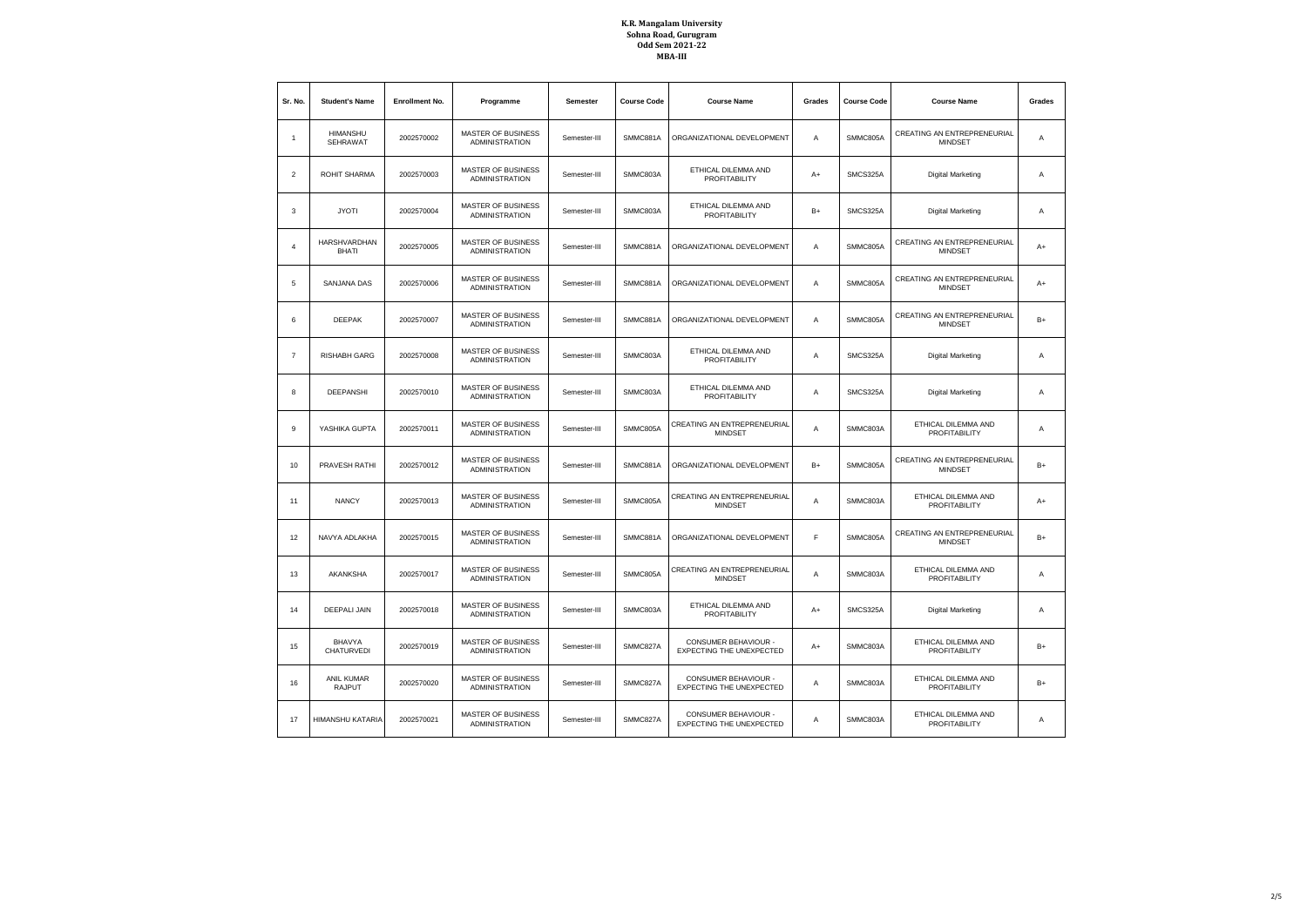| Sr. No.        | <b>Student's Name</b>               | <b>Enrollment No.</b> | Programme                                          | <b>Semester</b> | <b>Course Code</b> | <b>Course Name</b>                                      | Grades  | <b>Course Code</b> | <b>Course Name</b>                          | Grades       |
|----------------|-------------------------------------|-----------------------|----------------------------------------------------|-----------------|--------------------|---------------------------------------------------------|---------|--------------------|---------------------------------------------|--------------|
| $\overline{1}$ | <b>HIMANSHU</b><br>SEHRAWAT         | 2002570002            | MASTER OF BUSINESS<br><b>ADMINISTRATION</b>        | Semester-III    | SMMC827A           | CONSUMER BEHAVIOUR -<br>EXPECTING THE UNEXPECTED        | $A+$    | SMMC803A           | ETHICAL DILEMMA AND<br>PROFITABILITY        | Α            |
| $\overline{2}$ | ROHIT SHARMA                        | 2002570003            | MASTER OF BUSINESS<br><b>ADMINISTRATION</b>        | Semester-III    | SMMC834A           | <b>Financial Analytics</b>                              | $A+$    | SMMC839A           | Managing Portfolio Risk and<br>Return       | $B+$         |
| 3              | <b>JYOTI</b>                        | 2002570004            | MASTER OF BUSINESS<br><b>ADMINISTRATION</b>        | Semester-III    | SMMC834A           | <b>Financial Analytics</b>                              | $B+$    | SMMC839A           | Managing Portfolio Risk and<br>Return       | C            |
| $\overline{4}$ | <b>HARSHVARDHAN</b><br><b>BHATI</b> | 2002570005            | MASTER OF BUSINESS<br><b>ADMINISTRATION</b>        | Semester-III    | SMMC827A           | CONSUMER BEHAVIOUR -<br>EXPECTING THE UNEXPECTED        | $A+$    | SMMC803A           | ETHICAL DILEMMA AND<br><b>PROFITABILITY</b> | A            |
| 5              | <b>SANJANA DAS</b>                  | 2002570006            | MASTER OF BUSINESS<br><b>ADMINISTRATION</b>        | Semester-III    | SMMC827A           | CONSUMER BEHAVIOUR -<br>EXPECTING THE UNEXPECTED        | $\circ$ | SMMC803A           | ETHICAL DILEMMA AND<br>PROFITABILITY        | $A+$         |
| 6              | <b>DEEPAK</b>                       | 2002570007            | MASTER OF BUSINESS<br><b>ADMINISTRATION</b>        | Semester-III    | SMMC827A           | CONSUMER BEHAVIOUR -<br>EXPECTING THE UNEXPECTED        | $A+$    | SMMC803A           | ETHICAL DILEMMA AND<br><b>PROFITABILITY</b> | A            |
| $\overline{7}$ | <b>RISHABH GARG</b>                 | 2002570008            | MASTER OF BUSINESS<br><b>ADMINISTRATION</b>        | Semester-III    | SMMC834A           | <b>Financial Analytics</b>                              | Α       | SMMC839A           | Managing Portfolio Risk and<br>Return       | $B+$         |
| 8              | <b>DEEPANSHI</b>                    | 2002570010            | MASTER OF BUSINESS<br><b>ADMINISTRATION</b>        | Semester-III    | SMMC834A           | <b>Financial Analytics</b>                              | Α       | SMMC839A           | Managing Portfolio Risk and<br>Return       | $B+$         |
| 9              | YASHIKA GUPTA                       | 2002570011            | MASTER OF BUSINESS<br><b>ADMINISTRATION</b>        | Semester-III    | SMCS325A           | <b>Digital Marketing</b>                                | Α       | SMMC834A           | <b>Financial Analytics</b>                  | Α            |
| 10             | PRAVESH RATHI                       | 2002570012            | <b>MASTER OF BUSINESS</b><br><b>ADMINISTRATION</b> | Semester-III    | SMMC827A           | CONSUMER BEHAVIOUR -<br><b>EXPECTING THE UNEXPECTED</b> | A       | SMMC803A           | ETHICAL DILEMMA AND<br>PROFITABILITY        | Α            |
| 11             | <b>NANCY</b>                        | 2002570013            | MASTER OF BUSINESS<br><b>ADMINISTRATION</b>        | Semester-III    | SMCS325A           | <b>Digital Marketing</b>                                | Α       | SMMC834A           | <b>Financial Analytics</b>                  | $B+$         |
| 12             | NAVYA ADLAKHA                       | 2002570015            | MASTER OF BUSINESS<br><b>ADMINISTRATION</b>        | Semester-III    | SMMC827A           | CONSUMER BEHAVIOUR -<br><b>EXPECTING THE UNEXPECTED</b> | $A+$    | SMMC803A           | ETHICAL DILEMMA AND<br>PROFITABILITY        | Α            |
| 13             | AKANKSHA                            | 2002570017            | MASTER OF BUSINESS<br><b>ADMINISTRATION</b>        | Semester-III    | SMCS325A           | <b>Digital Marketing</b>                                | Α       | SMMC834A           | <b>Financial Analytics</b>                  | Α            |
| 14             | <b>DEEPALI JAIN</b>                 | 2002570018            | <b>MASTER OF BUSINESS</b><br><b>ADMINISTRATION</b> | Semester-III    | SMMC834A           | <b>Financial Analytics</b>                              | A       | SMMC839A           | Managing Portfolio Risk and<br>Return       | $B+$         |
| 15             | <b>BHAVYA</b><br>CHATURVEDI         | 2002570019            | MASTER OF BUSINESS<br><b>ADMINISTRATION</b>        | Semester-III    | SMCS325A           | <b>Digital Marketing</b>                                | $B+$    | SMMC834A           | <b>Financial Analytics</b>                  | $B+$         |
| 16             | <b>ANIL KUMAR</b><br><b>RAJPUT</b>  | 2002570020            | <b>MASTER OF BUSINESS</b><br><b>ADMINISTRATION</b> | Semester-III    | SMCS325A           | <b>Digital Marketing</b>                                | $B+$    | SMMC834A           | <b>Financial Analytics</b>                  | $\mathsf{C}$ |
| 17             | HIMANSHU KATARIA                    | 2002570021            | MASTER OF BUSINESS<br><b>ADMINISTRATION</b>        | Semester-III    | SMCS325A           | <b>Digital Marketing</b>                                | $B+$    | SMMC834A           | <b>Financial Analytics</b>                  | P            |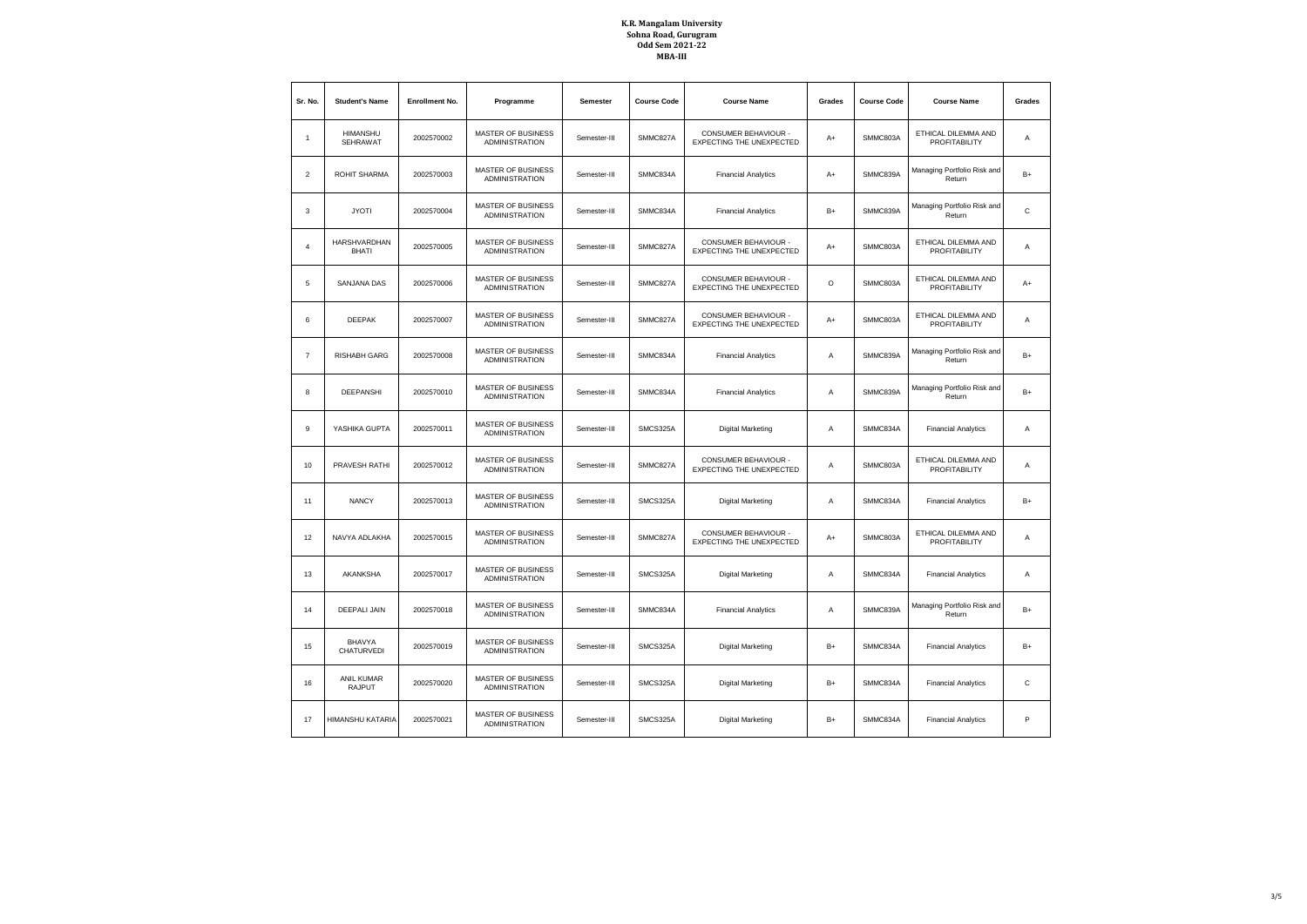| Sr. No.        | <b>Student's Name</b>              | <b>Enrollment No.</b> | Programme                                          | Semester     | <b>Course Code</b> | <b>Course Name</b>                                   | Grades | <b>Course Code</b>                                           | <b>Course Name</b>                               | Grades |
|----------------|------------------------------------|-----------------------|----------------------------------------------------|--------------|--------------------|------------------------------------------------------|--------|--------------------------------------------------------------|--------------------------------------------------|--------|
| $\mathbf{1}$   | <b>HIMANSHU</b><br><b>SEHRAWAT</b> | 2002570002            | <b>MASTER OF BUSINESS</b><br><b>ADMINISTRATION</b> | Semester-III | SMCS828A           | SERVICES MARKETING IN<br><b>VIRTUAL WORLD</b>        | A+     | SMMC828A                                                     | MANAGEMENT OF RETAIL<br><b>OPERATIONS</b>        | $B+$   |
| $\overline{2}$ | ROHIT SHARMA                       | 2002570003            | <b>MASTER OF BUSINESS</b><br><b>ADMINISTRATION</b> | Semester-III | SMMC841A           | TAXATION AND FINANCIAL<br>PLANNING                   | A+     | SMMC904A                                                     | STRATEGIES FOR INVESTMENT<br>IN EMERGING MARKETS | A+     |
| 3              | <b>JYOTI</b>                       | 2002570004            | <b>MASTER OF BUSINESS</b><br><b>ADMINISTRATION</b> | Semester-III | SMMC841A           | TAXATION AND FINANCIAL<br><b>PLANNING</b>            | Α      | SMMC904A                                                     | STRATEGIES FOR INVESTMENT<br>IN EMERGING MARKETS | А      |
| $\Delta$       | HARSHVARDHAN<br><b>BHATI</b>       | 2002570005            | <b>MASTER OF BUSINESS</b><br><b>ADMINISTRATION</b> | Semester-III | SMCS828A           | SERVICES MARKETING IN<br><b>VIRTUAL WORLD</b>        | A+     | SMMC828A                                                     | MANAGEMENT OF RETAIL<br><b>OPERATIONS</b>        | А      |
| 5              | SANJANA DAS                        | 2002570006            | <b>MASTER OF BUSINESS</b><br><b>ADMINISTRATION</b> | Semester-III | SMCS828A           | SERVICES MARKETING IN<br><b>VIRTUAL WORLD</b>        | A+     | SMMC828A                                                     | MANAGEMENT OF RETAIL<br><b>OPERATIONS</b>        | A+     |
| 6              | <b>DEEPAK</b>                      | 2002570007            | MASTER OF BUSINESS<br><b>ADMINISTRATION</b>        | Semester-III | SMCS828A           | SERVICES MARKETING IN<br><b>VIRTUAL WORLD</b>        | $A+$   | SMMC828A                                                     | MANAGEMENT OF RETAIL<br><b>OPERATIONS</b>        | А      |
| $\overline{7}$ | <b>RISHABH GARG</b>                | 2002570008            | <b>MASTER OF BUSINESS</b><br><b>ADMINISTRATION</b> | Semester-III | SMMC841A           | TAXATION AND FINANCIAL<br><b>PLANNING</b>            | A+     | SMMC904A                                                     | STRATEGIES FOR INVESTMENT<br>IN EMERGING MARKETS | $A+$   |
| 8              | <b>DEEPANSHI</b>                   | 2002570010            | MASTER OF BUSINESS<br><b>ADMINISTRATION</b>        | Semester-III | SMMC841A           | TAXATION AND FINANCIAL<br>PLANNING                   | $A+$   | SMMC904A                                                     | STRATEGIES FOR INVESTMENT<br>IN EMERGING MARKETS | $A+$   |
| $\overline{9}$ | YASHIKA GUPTA                      | 2002570011            | <b>MASTER OF BUSINESS</b><br><b>ADMINISTRATION</b> | Semester-III | SMMC847A           | <b>TRAINING AND</b><br>DEVELOPMENT                   | Α      | SMMC921A                                                     | SUPLY CHAIN ANALYTICS                            | A+     |
| 10             | PRAVESH RATHI                      | 2002570012            | MASTER OF BUSINESS<br><b>ADMINISTRATION</b>        | Semester-III | SMCS828A           | SERVICES MARKETING IN<br><b>VIRTUAL WORLD</b>        | $A+$   | SMMC828A                                                     | MANAGEMENT OF RETAIL<br><b>OPERATIONS</b>        | $B+$   |
| 11             | <b>NANCY</b>                       | 2002570013            | <b>MASTER OF BUSINESS</b><br><b>ADMINISTRATION</b> | Semester-III | SMMC847A           | <b>TRAINING AND</b><br><b>DEVELOPMENT</b>            | Α      | SMMC921A                                                     | SUPLY CHAIN ANALYTICS                            | А      |
| 12             | NAVYA ADLAKHA                      | 2002570015            | <b>MASTER OF BUSINESS</b><br><b>ADMINISTRATION</b> | Semester-III | SMCS828A           | <b>SERVICES MARKETING IN</b><br><b>VIRTUAL WORLD</b> | $A+$   | SMMC828A                                                     | MANAGEMENT OF RETAIL<br><b>OPERATIONS</b>        | А      |
| 13             | AKANKSHA                           | 2002570017            | <b>MASTER OF BUSINESS</b><br><b>ADMINISTRATION</b> | Semester-III | SMMC847A           | <b>TRAINING AND</b><br>DEVELOPMENT                   | Α      | SMMC921A<br>SUPLY CHAIN ANALYTICS                            |                                                  | $B+$   |
| 14             | <b>DEEPALI JAIN</b>                | 2002570018            | <b>MASTER OF BUSINESS</b><br><b>ADMINISTRATION</b> | Semester-III | SMMC841A           | TAXATION AND FINANCIAL<br><b>PLANNING</b>            | Α      | STRATEGIES FOR INVESTMENT<br>SMMC904A<br>IN EMERGING MARKETS |                                                  | $A+$   |
| 15             | <b>BHAVYA</b><br>CHATURVEDI        | 2002570019            | <b>MASTER OF BUSINESS</b><br><b>ADMINISTRATION</b> | Semester-III | SMCS828A           | <b>SERVICES MARKETING IN</b><br>VIRTUAL WORLD        | A+     | SMMC828A                                                     | MANAGEMENT OF RETAIL<br><b>OPERATIONS</b>        | B      |
| 16             | <b>ANIL KUMAR</b><br>RAJPUT        | 2002570020            | <b>MASTER OF BUSINESS</b><br><b>ADMINISTRATION</b> | Semester-III | SMCS828A           | SERVICES MARKETING IN<br><b>VIRTUAL WORLD</b>        | $A+$   | SMMC828A                                                     | MANAGEMENT OF RETAIL<br><b>OPERATIONS</b>        | A      |
| 17             | HIMANSHU KATARIA                   | 2002570021            | MASTER OF BUSINESS<br><b>ADMINISTRATION</b>        | Semester-III | SMCS828A           | SERVICES MARKETING IN<br><b>VIRTUAL WORLD</b>        | A+     | SMMC828A                                                     | MANAGEMENT OF RETAIL<br><b>OPERATIONS</b>        | Α      |